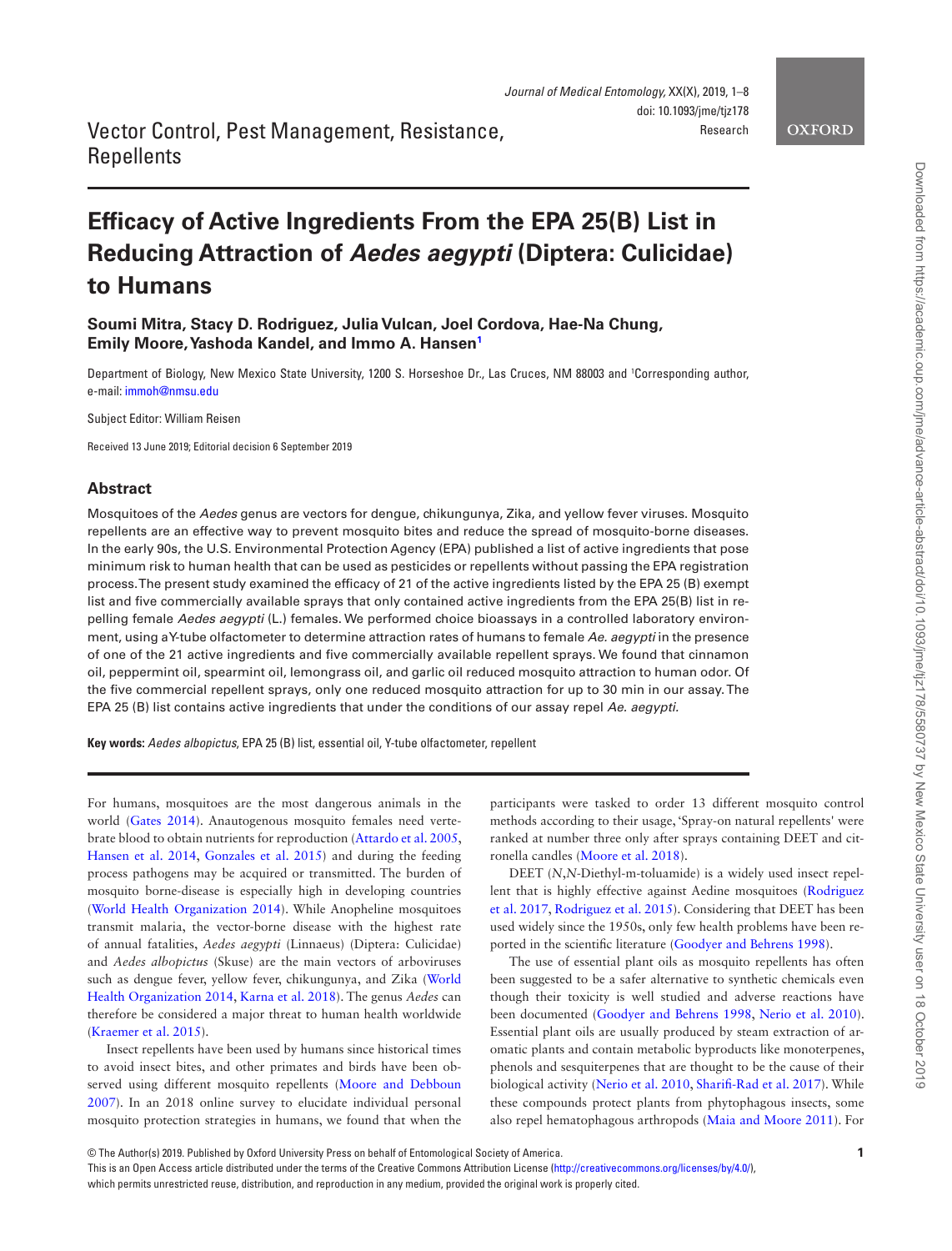example, citronella oil, distilled from stems and leaves of lemongrass (*Cymbopogon sp.*) has been used extensively as a mosquito repellent in sprays and candles ([Fradin and Day 2002](#page-7-14)).

The U.S. Environmental Protection Agency (EPA) considers insect repellents as pesticides and regulates their use in any form. It enforces strict regulations for active and inert ingredients as they might have toxic effects on humans ([Rose 2001\)](#page-7-15). The FIFRA (Federal Insecticide, Fungicide, and Rodenticide Act) requires that the manufacturers of pesticides register their products with the EPA for marketing and usage [\(Lolley 1990\)](#page-7-16).

Since 1996 The EPA has published a list of 44 active ingredients and approximately 200 inert ingredients that are exempt from FIFRA. The EPA website states that this was done 'to reduce the cost and regulatory burdens on businesses and the public for pesticides posing little or no risk, and to focus our resources on pesticides that pose greater risk to humans and the environment'. We will refer to this list as the 'EPA 25B List'.

In the current study, the efficacy of 21 active ingredients listed on the EPA 25B list were evaluated with *Ae. aegypti* using a Y-tube olfactometer choice bioassay. Five commercially available repellent sprays containing only ingredients from the 25B list also were tested.

## **Materials and Methods**

#### Mosquito Culture

*Aedes aegypti* from the UGAL strain were obtained from the MR4 Malaria Research and Reference Reagent Resource Center [\(Wu et al.](#page-7-17)  [2001](#page-7-17)). The origins of this laboratory strain of *Ae. aegypti* are undocumented and it was probably established during the 1970s ([Kuno](#page-7-18)  [2014](#page-7-18)). Mosquitoes were fed defibrinated bovine blood (Hemostat Laboratories, Dixon, CA). Batches of 500 larvae were vacuumhatched and transferred to  $13'' \times 20''$  pans with three liters distilled water. Larvae were fed with pellets of cat food (Special Kitty, Walmart Stores, Bentonville, AR). Pupae were separated into plastic cups and transferred into Bug Dorm insect rearing cages (30 × 30 × 30 centimeters, Bug dorm Company, Taichung, Taiwan). Each cage contained a small flask of 20% sucrose solution with a cotton wick, to allow the newly emerged adult mosquitoes to feed ad libitum. The cages were placed inside an environmental chamber with a temperature of 27°C and 80% humidity. Approximately, 24 h prior to the experiment, the mosquitoes were starved by removing the sugar bottles from the cages.

#### Y-tube Bioassay Indirect Application

A Y-tube olfactometer was constructed following WHO guidelines as described previously ([World Health Organization 2013,](#page-7-19) [Rodriguez et al. 2015](#page-7-9)). During testing, the wind speed was adjusted to 0.4 m/s in the base leg of the Y-tube (0.2 m/s in the arms) using an anemometer and by moving the fan relative to the opening of the Y-tube. One-week-old female *Ae. aegypti* were sugar-starved 24 h before experimentation. Chemicals were purchased from Sigma Aldrich. [Table 1](#page-1-0) shows the list of active ingredients that were tested and their Chemical Abstract System (CAS) numbers. To reduce inter-host variability, we used the same volunteer in all experiments that exhibited strong attraction to mosquitoes in preliminary Y-tube experiments (female, 54 kg, BMI = 21.6, BMR = 1.4). The volunteer was advised not to shower or apply deodorant, colognes or other personal hygiene products on the day of the experiments. On the day of the experiment, 500 ul of one of the active ingredients or 500 ul of mineral oil negative control was applied to a small cotton ball that was placed on a small weigh boat. The volunteer

#### <span id="page-1-0"></span>**Table 1.** Active ingredients used in Y-tube bioassay

| Chemical name            | Sigma Aldrich number | CAS number     |  |
|--------------------------|----------------------|----------------|--|
| Castor oil               | 259853               | 8001-79-4      |  |
| Cedarwood oil (Virginia) | 96090                | 8000-27-9      |  |
| Cedarwood oil (Texas)    | W522406              | 68990-83-0     |  |
| Cinnamon oil             | W229202              | 8015-91-6      |  |
| Citronella oil (Java)    | W230812              | 8000-29-1      |  |
| Clove oil                | C8392                | 8000-34-8      |  |
| Corn oil                 | C8267                | 8001-30-7      |  |
| Corn mint oil            | W521604              | 68917-18-0     |  |
| Cottonseed oil           | C7767                | 8001-29-4      |  |
| Eugenol                  | 35995                | $97 - 53 - 0$  |  |
| Garlic oil               | W530316              | 8000-78-0      |  |
| Geraniol                 | 163333               | 8000-46-2      |  |
| Lemongrass oil           | W262404              | 8007-02-1      |  |
| Linseed oil              | 430021               | 8001-26-1      |  |
| Peppermint oil           | 77411                | 8006-90-4      |  |
| 2-Phenylethyl propionate | W286702              | $122 - 70 - 3$ |  |
| Rosemary oil             | W299200              | 8000-25-7      |  |
| Sesame oil               | S3547                | 8008-74-0      |  |
| Soybean oil              | S7381                | 8001-22-7      |  |
| Spearmint oil            | W303208              | 8008-79-5      |  |
| Thyme oil                | W306509              | 8007-46-3      |  |

Here we list the active ingredients from the 25(b) list used in this experiment. Shown are the Sigma Aldrich order numbers and the Chemical Abstracts Service (CAS) numbers of the individual ingredients.

sat on a chair directly behind the hand port of the Y-tube, facing the Y-tube. The volunteer placed their hand holding the weigh boat adjacent to the 'treatment chamber' ([Fig. 1A](#page-2-0)). The chamber adjacent to the 'treatment' chamber, termed as 'blank', was left completely empty as a negative control. Between 20 and 30 female mosquitoes were aspirated out of the cage and released into the 'holding' chamber. After 1 min, the door of the holding chamber was opened to allow the mosquitoes to fly out. After 2 min 45 s, all doors were shut and the number of mosquitoes present in each chamber were counted. To calculate attraction by mosquitoes the following formula was used:

## Attraction (%) = (Number of Mosquitoes in Hand Chamber/ Total Number of Mosquitoes Released Into the Y-tube) \*100

We tested all 21 active ingredients after initial application and then at 30 min intervals thereafter until no repellency was observed. 100% DEET was used as a positive control. Control tests with an untreated hand were performed at every time point to confirm attraction. If mosquitoes showed less than 70% attraction, testing was discontinued and rescheduled to another day.

## Y-tube Bioassay With Ccommercially Available Products Applied Directly to Hand

Y-tube bioassay was performed with five, commercially available repellent sprays. These sprays were ordered online through Amazon. com. All the five sprays were selected based on their composition. [Table 2](#page-3-0) illustrates the list of commercial products we tested and the active ingredients listed on the label of these products. Approximately 500 ul of the spray was applied directly to the volunteer's hand. The choice test was performed with the same volunteer and as described above.

Statistical Analysis: To evaluate the efficacy of the different essential oils and products we tested, we analyzed the attraction data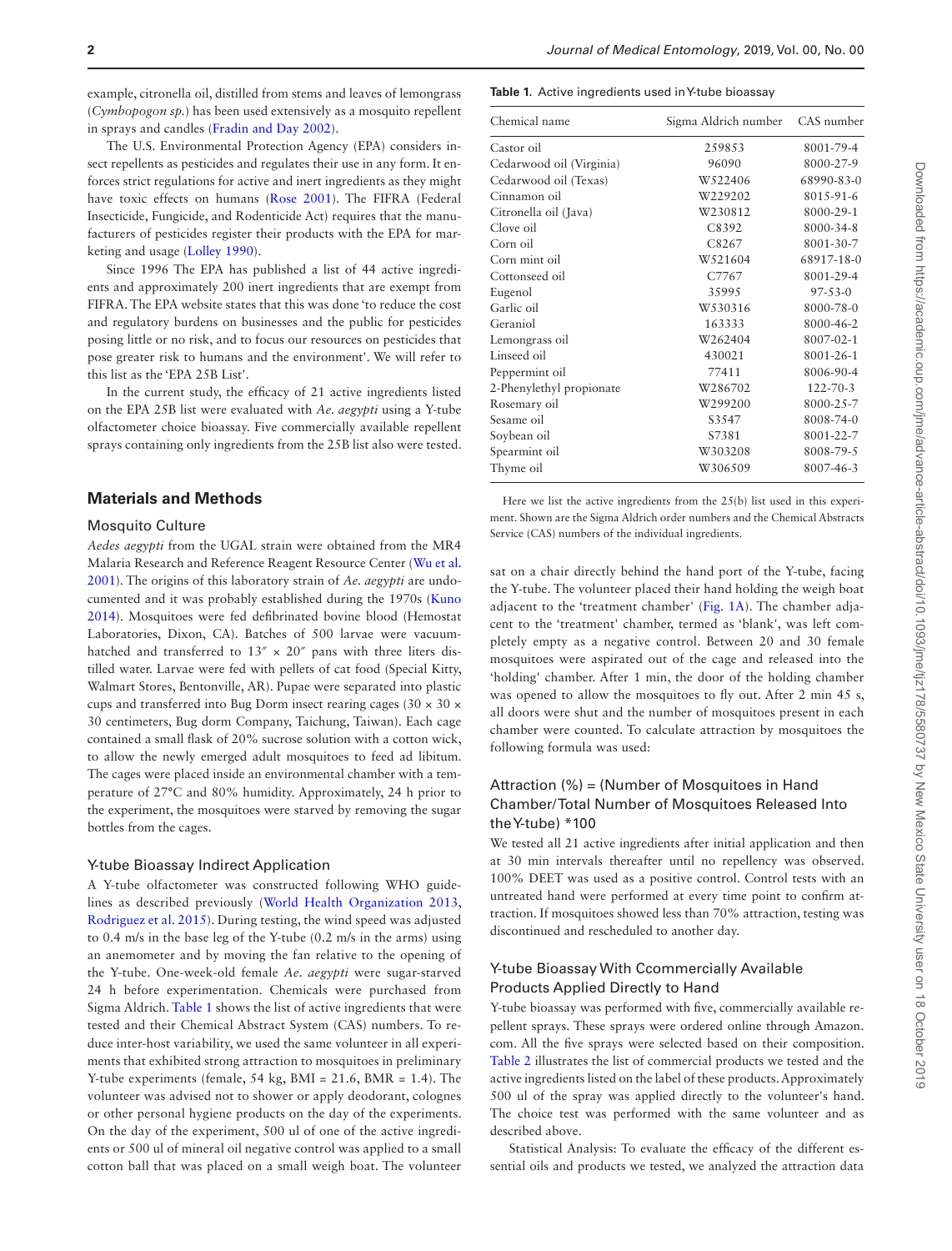

<span id="page-2-0"></span>**Fig. 1.** Some essential oils reduce mosquito attraction to a host. Shown is the percent mosquito location within the Y-tube at the initial time point. (A) Scheme of the experimental setup. The arrow indicates the direction of the air flow. (B) Average percentages of mosquitoes located in different parts of the Y-tube setup at the end of their exposure to different essential oils and controls. The color scheme shown in 1A applies. Note the absence of mosquitoes in the holding chamber after exposure to garlic oil.

using the Mann–Whitney *U* test to determine statistical significance. We used a non-parametric test because our data sets did not follow a normal distribution patterns.

#### Institutional Review Board (IRB)

This study was reviewed by the Institutional Review Board at New Mexico State University and approved on 2 June 2019 as research protocol #17760 'Efficacy of different insect repellents' with an expiration date of 2 May 2020.

## **Results**

## Y-tube Choice Assays With EPA 25 (B) Active Ingredients

[Figure 1B](#page-2-0) and [Table 3](#page-3-1) illustrate the results of the choice assays performed with active ingredients on the 25 B list. Although the average percent attraction measured with mineral oil control ranged from 74 to 86%, the percentage measured in presence of DEET ranged from 30 to 34% at the different time points. Five of the essential oils we

tested affected mosquito attraction to humans. Peppermint and lemongrass oil were effective for 30 min. Spearmint and garlic oil had a strong initial effect, however, both lost their efficacy at 30 min. Cinnamon oil was effective in significantly reducing mosquito attraction for 1.5 h. The additional 16 ingredients we tested had no significant effect on mosquito attraction at any time point. [Figure 1](#page-2-0) depicts the location of the mosquitoes within the Y-tube test setup at the end of the initial time point. There was a notable increase in mosquitoes located in the blank port after exposure to garlic oil, DEET, cinnamon oil, and spearmint oil.

## Y-tube Choice Assays With Commercial Sprays

The average percent attraction measured against the mineral oil control ranged from 77 to 89%, against OLE (Cutter Lemon Eucalyptus Insect Repellent) ranged from 22 to 31% at the different time points [\(Table 4\)](#page-4-0). All five commercial products we tested, significantly reduced mosquito attraction to humans at the initial time point and 30 min after application. Honest Bug Spray was effective reducing attraction for 1 h.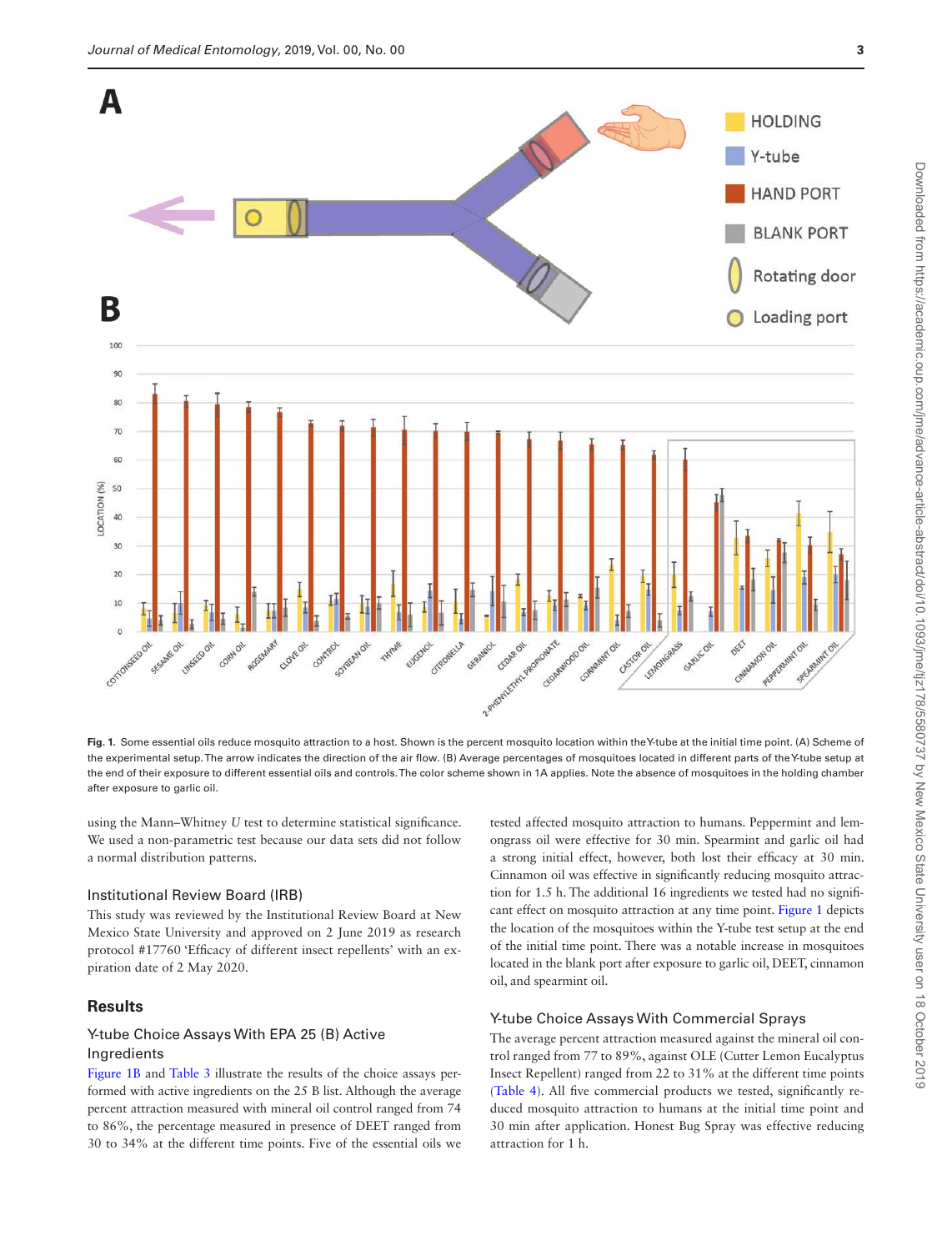| Product name                                     | Product type    | Active ingredient(s)                                                                                                                                                                     | Manufacturer/ distributer                                 | Estimated<br>protection time |
|--------------------------------------------------|-----------------|------------------------------------------------------------------------------------------------------------------------------------------------------------------------------------------|-----------------------------------------------------------|------------------------------|
| Cutter lemon euca-<br>lyptus insect<br>repellent | Repellent spray | Oil of Lemon Eucalyptus (30%)                                                                                                                                                            | Spectrum Division of United 6 h<br>Industries Corporation |                              |
|                                                  |                 | p-methane-3-8-diol $(19.5\%)$                                                                                                                                                            |                                                           |                              |
| Babyganics natural<br>insect repellent           | Repellent spray | Citronella, Peppermint, Rosemary, Lemongrass, Gera-<br>nium                                                                                                                              | KAS Direct, LLC                                           | Not provided                 |
| Burt's bees all natural<br>insect repellent      | Repellent spray | Soybean oil, Castor oil, Rosemary oil, Lemongrass,<br>Corn mint oil, Citronella oil, Clove oil, Geranium oil.                                                                            | The Burt's Bees Company                                   | Not provided                 |
| Honest bug spray                                 | Repellent Spray | Soybean Oil (23%), Castor Oil (10%), Citronella Oil<br>$(4\%)$ , Cedarwood oil $(2\%)$ , Lemongrass Oil $(2\%)$ ,<br>Rosemary oil (1.5%), Geranium oil (1%), Pepper-<br>mint oil $(1\%)$ | The Honest Co.                                            | 2 <sub>h</sub>               |
| Swamp gator natural<br>insect repellent          | Repellent Spray | Geraniol (11.05%), Soybean oil (3%), Rosemary oil<br>$(0.8\%)$ , Peppermint oil $(0.45\%)$ , Geranium oil<br>$(0.1\%)$                                                                   | P.F Harris Manufacturing<br>Co.                           | Not provided                 |
| Repel natural insect<br>repellent                | Repellent Spray | Geraniol (5%), Soybean oil (2%)                                                                                                                                                          | WPC Brands, Inc.                                          | 2 <sub>h</sub>               |

#### <span id="page-3-0"></span>**Table 2.** Composition of repellent sprays

The active ingredients are listed as on the product's label.

<span id="page-3-1"></span>

|  |  |  | Table 3. Average percent attraction of Ae. aegypti in Y-tube choice assays in the presence of 21 active ingredients from the EPA 25B list |  |  |
|--|--|--|-------------------------------------------------------------------------------------------------------------------------------------------|--|--|
|--|--|--|-------------------------------------------------------------------------------------------------------------------------------------------|--|--|

| Treatments               | Initial             | 30 min          | $60$ min        | 90 min          | $120 \text{ min}$ |
|--------------------------|---------------------|-----------------|-----------------|-----------------|-------------------|
| Control                  | 74 $(\pm 2)$        | 75 $(\pm 2)$    | 77 $(\pm 3)$    | $86(\pm 1)$     | 75 $(\pm 1)$      |
| 100% DEET                | 34 $(\pm 2)$ **     | 31 $(\pm 2)$ ** | 32 $(\pm 2)$ ** | 30 $(\pm 1)$ ** | $31 (+2)$ **      |
| Castor oil               | 62 $(\pm 1)$        |                 |                 |                 |                   |
| Cedarwood oil (V)        | $67 (\pm 3)$        |                 |                 |                 |                   |
| Cedarwood oil (T)        | 66 $(\pm 2)$        |                 |                 |                 |                   |
| Cinnamon oil             | 32 ( $\pm 4$ )**    | 35 $(\pm 2)$ ** | 50 $(\pm 1)$ ** | 63 $(\pm 2)^*$  | $67 (\pm 3)$      |
| Citronella oil           | 70 $(\pm 3)$        |                 |                 |                 |                   |
| Clove oil                | 73 $(\pm 1)$        |                 |                 |                 |                   |
| Corn oil                 | 79 $(\pm 2)$        |                 |                 |                 |                   |
| Cornmint oil             | 65 ( $\pm 2$ )      | 78 $(\pm 0)$    |                 |                 |                   |
| Cottonseed oil           | 83 $(\pm 3)$        |                 |                 |                 |                   |
| Eugenol                  | 70 $(\pm 3)$        |                 |                 |                 |                   |
| Garlic oil               | 45 $(\pm 3)^{**}$   | 71 $(\pm 1)$    |                 |                 |                   |
| Geraniol                 | 70 $(\pm 1)$        |                 |                 |                 |                   |
| Lemongrass oil           | 60 $(\pm 4)^*$      | 64 $(\pm 1)^*$  | 70 $(\pm 4)$    |                 |                   |
| Linseed oil              | 79 $(\pm 4)$        |                 |                 |                 |                   |
| Peppermint oil           | $30 \ (\pm 3)^{**}$ | 58 $(\pm 1)$ ** | 72 $(\pm 2)$    |                 |                   |
| Sesame oil               | $81 (\pm 2)$        |                 |                 |                 |                   |
| 2-Phenylethyl propionate | $67 (\pm 3)$        |                 |                 |                 |                   |
| Soybean oil              | 71 $(\pm 3)$        |                 |                 |                 |                   |
| Spearmint oil            | $27 (+2)*$          | $69 (\pm 2)$    |                 |                 |                   |
| Rosemary oil             | $77~(\pm1)$         |                 |                 |                 |                   |
| Thyme oil                | 70 $(\pm 5)$        |                 |                 |                 |                   |

Four replicates were averaged for each data point. Positive control was 100% DEET. If not statistically different from the negative control, further time points were not tested. ±SE, standard error in parentheses.

\*Significantly different than the control- *P* < 0.05 (Mann–Whitney).

\*\*Significantly different than the control- *P* < 0.01 (Mann–Whitney).

#### **Discussion**

Insect repellents are often defined as products that deter insects from approaching, landing, or biting. This broad definition includes both, deterrents and repellents that can interfere with different receptor systems within the insect ([Davis 1985](#page-6-1)).

By EPA regulation, to qualify as a FIFRA 25(b) product, an insect repellent can only contain active ingredients that are listed on the 25(b) list and ingredients that have been classified on a separate

list as inert. The composition of many 'natural insect repellents' that are commercially available contain a mixture of several active ingredients from the 25(b) list. A plethora of studies has been published addressing the efficacy of some of the individual active ingredients that are listed on the 25(b) list, using different assays, active ingredients from different sources, and different species of mosquitoes ([Lee](#page-7-20)  [2018](#page-7-20), [Chellappandian et al. 2018\)](#page-6-2). The results of these studies often have been contradictory.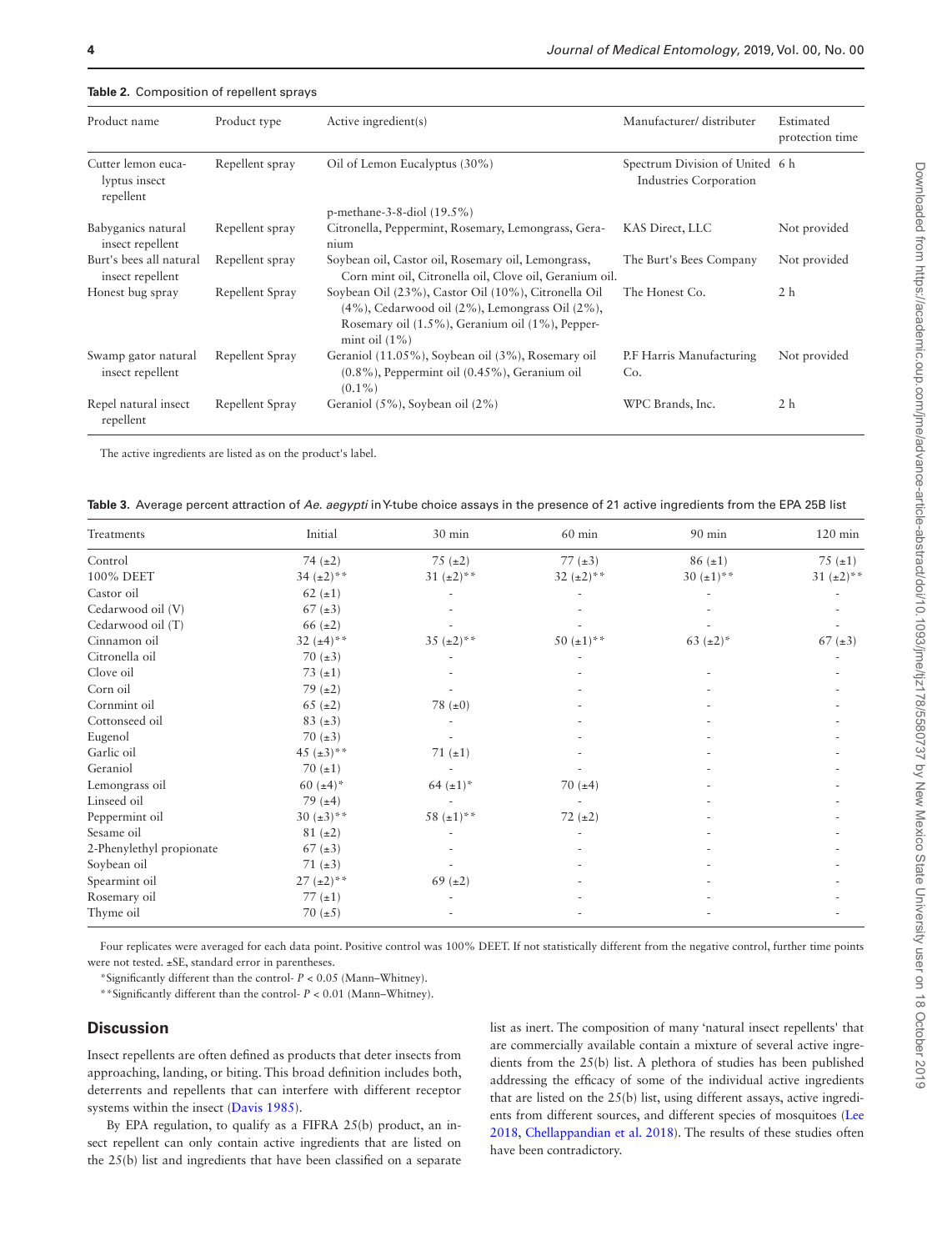| Treatments                                      | Initial $(\pm SE)$ | 30 min $(\pm SE)$ | 60 min $(\pm SE)$   | 90 min $(\pm SE)$ | 120 min $(\pm SE)$       |
|-------------------------------------------------|--------------------|-------------------|---------------------|-------------------|--------------------------|
| Control                                         | 78 $(\pm 1)$       | $89 (+2)$         | $84 (+2)$           | $86 (+1)$         | $77(+4)$                 |
| Cutter Lemon Eucalyptus Insect Repellent        | $22 (+2)^{**}$     | $31 (+3)$ **      | $30 \ (\pm 2)^{**}$ | 31 $(\pm 1)$ **   | $28 (+1)$ **             |
| Babyganics Natural Insect Repellent             | 68 $(\pm 2)^*$     | 69 $(\pm 2)^{*}$  | $75 (+2)$           | $\sim$            | $\sim$                   |
| Burt's Bees All Natural Herbal Insect Repellent | 50 $(\pm 2)$ ***   | 57 $(\pm 2)$ ***  | $81 (+1)$           | $\sim$            | $\sim$                   |
| Honest Bug Spray                                | 68 $(\pm 3)^{*}$   | 68 $(\pm 2)^*$    | 72 $(\pm 2)^*$      | 75 $(\pm 1)$      | ۰                        |
| Repel Natural Insect Repellent                  | 64 $(\pm 2)^{*}$   | 66 $(\pm 2)^{*}$  | $81 (+3)$           | $\sim$            |                          |
| Swamp Gator Natural Insect Repellent            | 68 $(\pm 2)^{*}$   | 57 $(\pm 1)^{*}$  | $83 (+2)$           | $\sim$            | $\overline{\phantom{a}}$ |

<span id="page-4-0"></span>**Table 4.** Average percent attraction of *Ae. aegypti* in Y-tube choice assays in the presence of commercial sprays composed of EPA 25 B list active ingredients

Four replicates were averaged for each data point. Positive control was Cutter Lemon Eucalyptus Insect Repellent. ±SE, standard error.

\*Significantly different than the control- *P* < 0.05 (Mann–Whitney).

\*\*Significantly different than the control- *P* < 0.01 (Mann–Whitney).

\*\*\*Significantly different than the control- *P* < 0.001 (Mann–Whitney).

In the current study, we used a Y-tube choice bioassay in which starved female mosquitoes can choose to fly towards a human host, fly in a different direction, or not fly at all. It is important to note that we only baited one port. Mosquitoes did not have the choice between an untreated and a treated hand, but only whether or not to approach the volunteer's hand. We chose this design because in our experience it produces more accurate data on the reduction in attraction caused by repellents. This is a powerful assay able to detect even low levels of mosquito repellency in individual chemicals or complex mixtures ([Rodriguez et al. 2015\)](#page-7-9). It does not involve mosquito landings on a human host or direct contact with the repellent. Therefore, contact repellent effects cannot be evaluated with this method, only short to medium-range effects. In our protocol, the active ingredients from the 25(b) list were not directly applied to the human volunteer because some undiluted essential oils are known to be toxic and/or irritate human skin ([Mossa et al. 2018](#page-7-21), [Koul et al. 2008](#page-7-22)).

To produce reproducible results, we ordered our active ingredients from an established chemical supply company (Sigma Aldrich). Out of the 21 active ingredients tested, five showed mosquito repellency in our assays whereas 16 did not produce significant reductions in mosquito attraction. Because we used undiluted essential oils that are known to be highly volatile, we expected that those essential oils with mosquito repellency would have relatively stronger effects at the initial time point that should fade relatively fast. This pattern was observed in the case of garlic oil and spearmint oil. Peppermint oil and lemongrass oil significantly repelled mosquitoes for 60 min and cinnamon oil repelled mosquitoes for up to 90 min after application to the cotton ball. The increased number of mosquitoes found in the blank port after testing garlic oil, cinnamon oil, and spearmint oil indicated that these essential oils are truly repellents that cause mosquitoes to fly away from the odor source.

Below we compare our results and other studies for the individual active ingredients from the 25(b) list.

#### Castor Oil

This is a vegetable oil pressed from castor beans (*Ricinus communis*). We found only one scientific paper that did find castor oil not to be a repellent [\(Bunker and Hirschfelder 1925](#page-6-3)). This was confirmed by our results.

#### Cedarwood Oil

Three different types of cedarwood oil are listed on the 25(b) list. All of these are extracted from the wood of different coniferous trees. We were not able to attain the Chinese cedarwood oil from *Cupressus funebris* and therefore only tested the ones derived from

*Juniperus mexicana* (Texas) and *Juniperus virginiana* (Virginia). We found some reduction in mosquito attraction at the first time point, but these variations were not statistically significant. Our negative results add to the findings by [Barnard \(1999\)](#page-6-4), who found that white cedarwood oil (CAS No. 8008-45-5) failed to repel mosquitoes. However, in the study from [Bunker and Hirschfelder \(1925\)](#page-6-3), a cedarwood oil of unspecified origin caused some repellency.

## Cinnamon Oil

This essential oil is the most persistent, effective mosquito repellent according to our results. Cinnamon oil is steam-extracted from various parts of *Cinnamomum zeylanicum*, a plant from the *Lauraceae* family, and contains cinnamaldehyde, eugenol, and a variety of other chemical compounds. A study by [Cheng et al. \(2004\)](#page-6-5) showed that cinnamaldehyde has strong larvicidal activity against *Ae. aegypti*. Revay et al. (2013) found that a commercially sold personal diffusion device that dispenses cinnamon oil, eugenol, and other essential oils was effective in repelling *Aedes* and *Culex* mosquitoes. [Deletre et al \(2013\)](#page-6-6) found cinnamon extract to be a repellent against *Anopheles gambiae* using a choice assay.

#### Citronella Oil

The 'EPA R.E.D. FACTS Oil of Citronella' fact sheet states that citronella was initially registered as a pesticide in 1948 as McKesson's oil of citronella. This oil is obtained by steam extraction of *Cymbopogon nardus* (Ceylon type) or *Cymbopogon winterianus* (Java type), perennial grasses that are also known as Mana grass. Citronellol, a major part of citronella oil, was ranked as the number one mosquito repellent by [Bunker and Hirschfelder \(1925\)](#page-6-3) in their study from 1925. However, more recent studies showed different effectiveness of citronella-based insect repellents. [Lindsay et al. \(1996\)](#page-7-24) did not find that citronella candles had any effect on mosquito biting pressure. [Fradin and Day \(2002\)](#page-7-14) found that citronella-based spray-on repellents only protected for very short times from mosquito bites. Our tests of the Java type citronella oil confirmed our earlier results that *Ae. aegypti* is not repelled by this oil ([Rodriguez et al. 2015,](#page-7-9) [Rodriguez](#page-7-8)  [et al. 2017\)](#page-7-8). Therefore, we conclude that citronella oil is not an effective repellent for *Ae. aegypti* and should not be recommended for use in areas with mosquito-borne pathogens transmitted by this species.

#### Clove Oil

This oil is extracted from different parts of *Syzygium aromaticum*, a plant from the *Myrtaceae* family. It contains high percentages of eugenol, an active ingredient often found in organic flea shampoos. [Trongtokit et al. \(2005\)](#page-7-25) found that undiluted clove oil protected test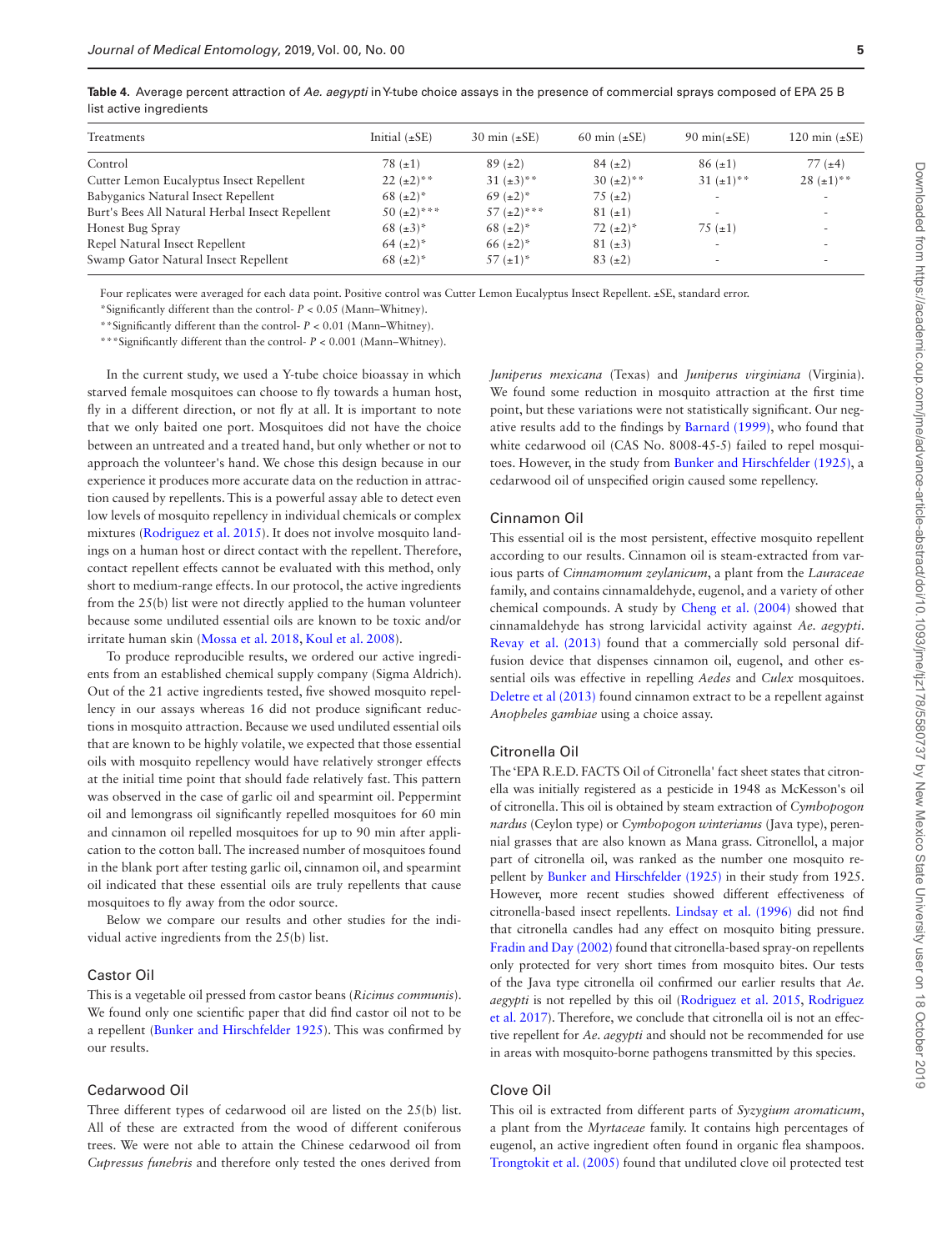subjects up to 2 h from bites of *Ae. aegypti* in an arm-in-cage assay. Barnard tested different dilutions of clove oil and found that it protected against *Ae. aegypti* and *Anopheles albimanus* Wiedemann for almost 3 h in an arm-in-cage setup ([Barnard 1999\)](#page-6-4). [Nentwig et al.](#page-7-26)  [\(2017\)](#page-7-26) found that clove oil worked as a repellent in a Y-tube assay and two other assays. Their Y-tube setup was very similar to ours, but they only found repellency when they used 1 ml of clove oil on a filter paper or even larger amounts. We used 500 ul and clove oil failed to repel mosquitoes in our Y-tube assays. More in-depth studies are necessary to prove or disprove that clove oil is a repellent.

## Corn Oil

This oil is extracted from the germ of *Zea mays* and widely used for cooking. In an agricultural handbook from 1954 corn oil was classified as a class 1 repellent with a protection time between 1 and 60 min.

#### Corn Mint Oil

This oil is extracted from *Mentha arvensis*, the corn mint, and often is used to flavor cigarettes. Several studies found that it has insecticidal activity against storage pests [\(Kumar et al. 2011a](#page-7-27)). In a field test in rural homes in the Bolivian Amazon, volatilized *M. arvensis* oil reduced indoor mosquito biting [\(Moore et al. 2007](#page-7-28)). We found no significant repellency effects in our assays.

#### Cottonseed Oil

This oil is a cooking oil extracted from cotton seeds (*Gossypium sp.*). [Shaaya et al. \(1997\)](#page-7-29) found that it is a potent contact insecticide against storage pests. We did not find any indication in the literature that cottonseed oil is an insect repellent and our results show no repellent activity.

#### Eugenol

Eugenol is an oily liquid chemical that is extracted from essential oils. It is highly concentrated in clove bud and leave oil, nutmeg and cinnamon oil. It is a common ingredient in herbal flea sprays and shampoos for pets. We did not find any literature where pure eugenol was tested for mosquito repellency and our results suggest that it does not affect *Ae. aegypti* in the Y-tube choice assay.

## Garlic Oil

The essential oil of *Allium sativum* contains many sulfur-containing chemicals like aliin which are responsible for the strong smell this oil exhibits. Garlic and garlic oil are often associated with mosquito repellency in popular publications and folklore [\(Moore et al.](#page-7-7)  [2018](#page-7-7)). A controlled double-blind study by [Rajan et al \(2005\)](#page-7-30) did not find any effect of ingestion of a single dose of garlic on attraction to human hosts in *Ae. aegypti*. On the other hand, topically applied garlic oil has been tested successfully as a mosquito repellent [\(Bhuyan et al. 1974](#page-6-7), [Trongtokit et al. 2005](#page-7-25)). One study identified two sulfuric components in garlic oil with repellent activities against *Ae. aegypti* [\(Campbell et al. 2011\)](#page-6-8). Garlic oil showed a significant repellent effect at the initial time points in our experiments. This effect dissipated after 30 min. even though the cotton ball still emitted odors perceived as strong by the human test subject and bystanders.

#### Geraniol

A monoterpenoid alcohol, Geraniol is a component of many essential oils and commonly used in perfumes and 'botanical' mosquito repellents. Geraniol, dispensed directly into the air or with a candle, effectively protected human test subjects from *Ae. aegypti* and sand flies in an indoor cage test setup in Puerto Rico [\(Müller](#page-7-31)  [et al. 2008](#page-7-31), [Müller et al. 2009\)](#page-7-32). In their groundbreaking study from 1925, [Bunker and Hirschfelder \(1925\)](#page-6-3) ranked geraniol as the least effective of 20 different active ingredients with repellent effects on mosquitoes. Geraniol failed to repel *Ae. aegypti* in our tests.

## Lemongrass Oil

This essential oil is isolated from grasses from the genus *Cymbopogon* usually via hydro-distillation. Some studies have shown that lemongrass oil has mosquito repellent properties. [Deletre et al. \(2013\)](#page-6-6) show that a low concentration of Lemongrass oil (0.1%) had a significant repellency effect against *Anopheles gambiae* Giles in a three chamber choice assay. [Kim et al. \(2012\)](#page-7-33) found that applying 15% lemongrass oil to the skin of a test subject can protect the subject for an average of 37.5 min from bites of *Ae. aegypti*. In the same study, the authors show a strong synergistic effect between lemongrass oil and vanillin. Our results confirm that lemongrass oil is a repellent against *Ae. aegypti*; however, it resulted in only a small (but significant) reduction in attraction.

## Linseed Oil

This oil is isolated from the seeds of the flax plant, *Linum usitatissimum,* and therefore also called flax oil. It is widely used as a wood preservative fungicide, as an inert carrier oil for pesticides, and also as a food supplement [\(Baker and Grant 2018](#page-6-9)). We did not find any support in the literature and in our experiments that linseed oil is an insect repellent.

#### Peppermint Oil

This essential oil is extracted from the leaves of *Mentha × piperita*, a hybrid of *Mentha aquatica* and *Mentha spicata*. It contains a variety of chemicals including menthol, menthone, piperitenone oxide and carvone ([Hussain et al. 2010](#page-7-34)). [Ansari et al. \(2000\)](#page-6-10) report strong larvicidal and repellent effects of peppermint oil against various mosquito species. These data were confirmed by a study from [Kumar et al.](#page-7-35)  [\(2011b\).](#page-7-35) In our assays, peppermint oil resulted in a strong reduction of attraction at the first time point and a lesser reduction after 30 min.

#### 2-Phenylethyl Propionate

This chemical can be found in various plants like peanuts and guava. It is used in pheromone lures and organic pesticides against bed bugs and other insects ([Singh et al. 2014\)](#page-7-36). We did not find any support in the literature and in our experiments that 2-phenylethyl propionate is an insect repellent.

#### Rosemary Oil

Rosemary oil is extracted from the leaves of *Rosemarinus officinalis*. This oil is used for flavoring foods and in preparing perfumes. [Gillij](#page-7-37)  [et al. \(2008\)](#page-7-37) found that Rosemary oil is a strong, long lasting mosquito repellent. [Waliwitiya et al. \(2009\)](#page-7-38) found that Rosemary oil has larvicidal activity and repels *Ae. aegypti* from oviposition containers. [Prajapati et al. \(2005\)](#page-7-39) report that this oil repelled three species of mosquitoes, including *Ae. aegypti*. A study done by [Choi et al. \(2002\)](#page-6-11) showed strong protection of hairless mice that were treated with rosemary oil against bites from *Culex pipiens pallens*. In our study setup, we did not see significant repellency when using Rosemary oil.

## Sesame Oil

Sesame oil, extracted from sesame seeds (*Sesamum indicum*), is used as cooking oil. Sesame oil is a commonly used as an active or inert ingredient in patented mosquito repellent formulations [\(Pohlit et al.](#page-7-40)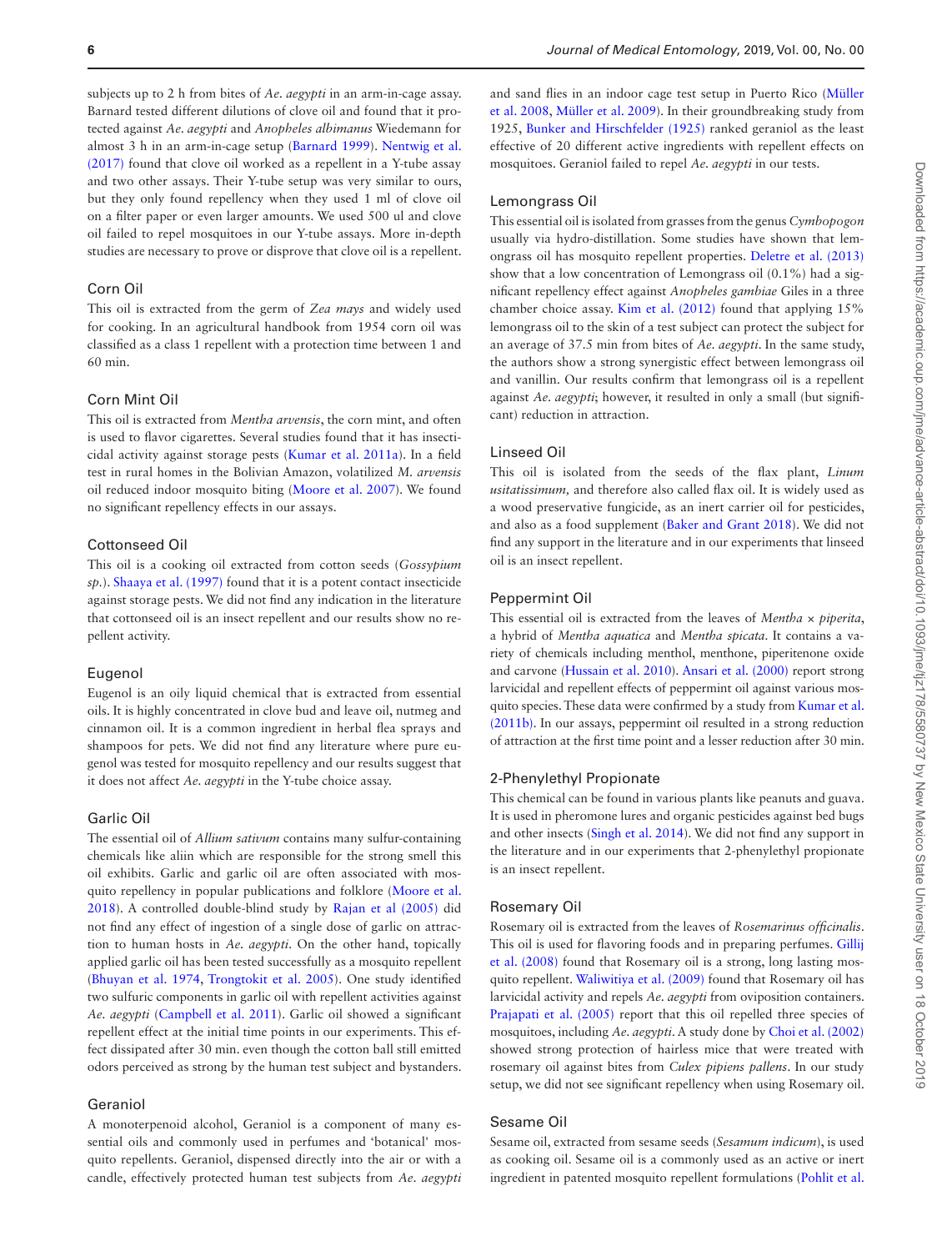[2011](#page-7-40)). [Trongtokit et al. \(2005\)](#page-7-25) tested the repellency of 38 oils extracted from plants including sesame and found no significant protection against *Ae. aegypti* bites after applying pure sesame oil on human hand. We also did not see any significant repellency effect of sesame oil in our study.

#### Soybean Oil

Soybean oil is commonly used as cooking oil. Like sesame oil, it is also the base ingredients of some popular mosquito repellent creams and sprays ([Pohlit et al. 2011](#page-7-40)). Some of these products have insecticidal activity [\(Xue et al. 2006\)](#page-7-41) and proven repellent activity, which is thought to be dependent on soybean oil [\(Barnard and Xue 2004,](#page-6-12) [Debboun 2014](#page-6-13)). However, [Campbell and Gries \(2010\)](#page-6-14) using an olfactometer bioassay found that soybean oil had no significant repellency effect against *Ae. aegypti*. We also did not see any significant repellency effect of soybean oil against mosquitoes in our study.

#### Spearmint Oil

Spearmint oil is extracted from leaves of *Mentha spicata* and contains, similar to peppermint oil, a large number of different chemicals [\(Hussain et al. 2010](#page-7-34)). [Tripathi et al. \(2004\)](#page-7-42) showed repellency effects of oil of *Mentha spicata* and one particular compound, piperitenone oxide, against *Anopheles stephensi* Liston. Our study showed a significant repellency effect of spearmint oil against *Ae. aegypti* at the initial time point. However, there was no significant repellency effect at 30 min post application. These data confirm findings by [Trongtokit et al. \(2005\),](#page-7-25) showing the significant repellency effect of spearmint oil against *Ae. aegypti* until 30 min post application.

#### Thyme Oil

The essential oil of *Thymus vulgaris* contains a variety of chemicals including thymol, 2-isopropyl-5-methylphenol, a chemical with antifungal properties ([de Castro et al. 2015\)](#page-6-15). [Choi et al. \(2002\)](#page-6-11) showed that thyme oil can protect naked mice form bites of *Culex pipiens* L. and identified two monoterpenes, ct-terpinene and thymol, as mosquito repellents. [Barnard \(1999\)](#page-6-4) reports complete protection time of 135 and 105 min for *Ae. aegypti* and *An. albimanus*, respectively, in an arm-in-cage setup. [Bunker and Hirschfelder \(1925\)](#page-6-3) report 'disagreeable local effects' produced by a 10% alcoholic solution of thymol. In our study, thyme oil failed to show any significant repellency effect right after application to cotton ball.

#### Commercial Products

The commercially available repellent sprays we tested all contained mixtures of various active ingredients from the 25(B) list. All sprays produced a weak, short-lived repellency effect in our Y-tube assay that lasted for 30 min. with the exception of Honest Bug Spray where the effect lasted for 60 min. Interestingly, the product that produced the strongest mosquito repellency in our tests was, Burt's Bees All Natural Insect Repellent, contained active ingredients that failed to produce repellency when tested alone. This raises the interesting question if some of the reduction in attraction we observed in our Y-tube assays was caused by a reduction of volatilization of skin volatiles when the product is applied directly to the skin of the volunteer. Further work is needed to answer this question and evaluate possible synergistic effects between different active and inert ingredients that were used in the composition of these sprays.

In summary, we identified five essential oils from the 25(B) list that repelled mosquitoes in a Y-tube choice assay. Commercial products containing only active ingredients from this list produced weak, short-lived repellency effects in our assays. It must be noted that our results were collected using a choice test assay that measured short to medium-range repellency and not contact repellency. Many of the active ingredients we tested and that failed to produce mosquito repellency in our assay might exhibit some level of contact repellency. The same is true for the commercial products we tested. More experiments with other testing schemes like arm-in-cage testing are necessary to answer this question.

#### **Acknowledgments**

We would like to thank Dean Rodriguez, owner of DKR Construction, for building the Y-tube olfactometer. We thank Rui-De Xu for reading and providing constructive criticism of this manuscript. The authors declare that there is no conflict of interest. This is original work not published anywhere else.

## **References Cited**

- <span id="page-6-10"></span>**Ansari, M., P. Vasudevan, M. Tandon, and R. Razdan. 2000**. Larvicidal and mosquito repellent action of peppermint (Mentha piperita) oil. Bioresour. Technol. 71: 267–271.
- <span id="page-6-0"></span>**Attardo, G. M., I. A. Hansen, and A. S. Raikhel. 2005**. Nutritional regulation of vitellogenesis in mosquitoes: implications for anautogeny. Insect Biochem. Mol. Biol. 35: 661–675.
- <span id="page-6-9"></span>**Baker, B. P., and J.A. Grant. 2018**. Active Ingredients Eligible for Minimum Risk Pesticide Use: Overview of the Profiles. New York State Integrated Pest Management Program, Geneva, NY.
- <span id="page-6-4"></span>**Barnard, D. R. 1999**. Repellency of essential oils to mosquitoes (Diptera: Culicidae). J. Med. Entomol. 36: 625–629.
- <span id="page-6-12"></span>**Barnard, D. R., and R. D. Xue. 2004**. Laboratory evaluation of mosquito repellents against *Aedes albopictus*, *Culex nigripalpus*, and *Ochierotatus triseriatus* (Diptera: Culicidae). J. Med. Entomol. 41: 726–730.
- <span id="page-6-7"></span>**Bhuyan, M., B. N. Saxena, and K. M. Rao. 1974**. Repellent property of oil fraction of garlic, *Allium sativum* Linn. Indian J. Exp. Biol. 12: 575–576.
- <span id="page-6-3"></span>**Bunker, C. W., and A. D. Hirschfelder. 1925**. Mosquito repellents. Am. J. Trop. Med. Hyg. 1: 359–383.
- <span id="page-6-14"></span>**Campbell, C., and G. Gries. 2010**. Is soybean oil an effective repellent against *Aedes aegypti*? Can. Entomol. 142: 405–414.
- <span id="page-6-8"></span>**Campbell, C., R. Gries, G. Khaskin, and G. Gries. 2011**. Organosulphur constituents in garlic oil elicit antennal and behavioural responses from the yellow fever mosquito. J. Appl. Entomol. 135: 374–381.
- <span id="page-6-15"></span>**de Castro, R. D., T. M. de Souza, L. M. Bezerra, G. L. Ferreira, E. M. Costa, and A. L. Cavalcanti. 2015**. Antifungal activity and mode of action of thymol and its synergism with nystatin against Candida species involved with infections in the oral cavity: an in vitro study. BMC Complement. Altern. Med. 15: 417.
- <span id="page-6-2"></span>**Chellappandian, M., P. Vasantha-Srinivasan, S. Senthil-Nathan, S. Karthi, A. Thanigaivel, A. Ponsankar, K. Kalaivani, and W. B. Hunter. 2018**. Botanical essential oils and uses as mosquitocides and repellents against dengue. Environ. Int. 113: 214–230.
- <span id="page-6-5"></span>**Cheng, S.-S., J.-Y. Liu, K.-H. Tsai, W.-J. Chen, and S.-T. Chang. 2004**. Chemical composition and mosquito larvicidal activity of essential oils from leaves of different Cinnamomum osmophloeum provenances. J. Agric. Food Chem. 52: 4395–4400.
- <span id="page-6-11"></span>**Choi, W. S., B. S. Park, S. K. Ku, and S. E. Lee. 2002**. Repellent activities of essential oils and monoterpenes against *Culex pipiens pallens*. J. Am. Mosq. Control Assoc. 18: 348–351.
- <span id="page-6-1"></span>**Davis, E. E. 1985**. Insect repellents: concepts of their mode of action relative to potential sensory mechanisms in mosquitoes (Diptera: Culicidae). J. Med. Entomol. 22: 237–243.
- <span id="page-6-13"></span>**Debboun, M., S. P. Frances, and D. Strickman. 2014**. Insect repellents handbook. CRC Press, Boca Raton, FL.
- <span id="page-6-6"></span>**Deletre, E., T. Martin, P. Campagne, D. Bourguet, A. Cadin, C. Menut, R. Bonafos, and F. Chandre. 2013**. Repellent, irritant and toxic effects of 20 plant extracts on adults of the malaria vector *Anopheles gambiae* mosquito. PLoS One 8: e82103.